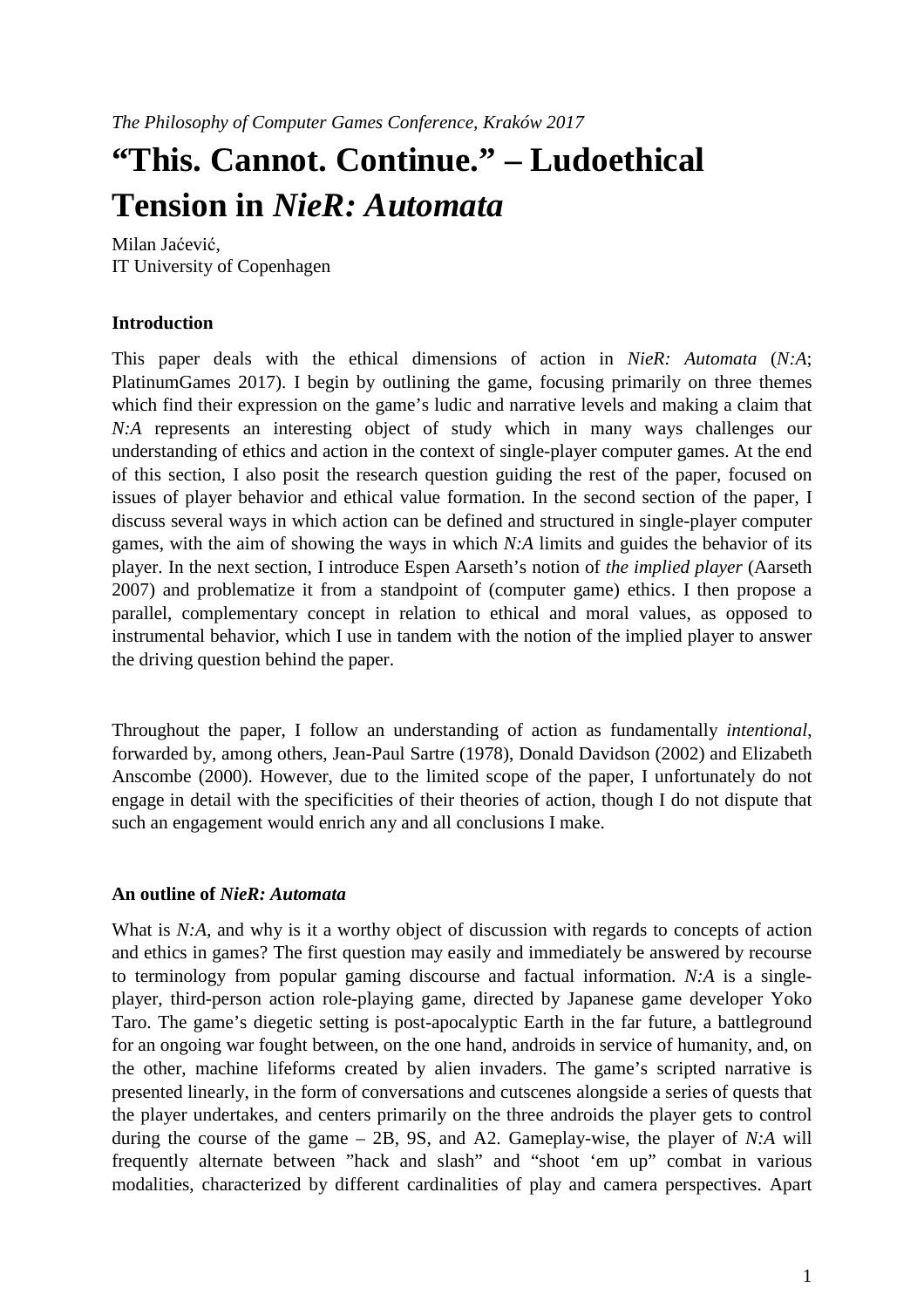from these somewhat idiosyncratic shifts between different modalities of combat, it would at first glance seem that the game simply reproduces most of the conventions of the action roleplaying genre. However, prolonged engagement with *N:A*, both with regards to its ludic and its narrative content, casts significant doubt upon this claim and brings us closer to answering the second question posed at the start of this paragraph.

#### **Recurrence and closure**

The diegetic world of *N:A*, inhabited primarily by artificial lifeforms, is replete with references to philosophers (Kant, Pascal, Marx, Engels, de Beauvoir, and Hegel, among others) and their tenets. One concept, however, stands out as thematically the most ubiquitous. Upon first starting the game, the player is greeted by a short speech made by 2B, obliquely referencing the idea of *eternal recurrence* popularized by, and central to the writings of, the German philosopher Friedrich Nietzsche (see Nietzsche 1974: 273-274):

Everything that lives is designed to end. We are perpetually trapped… in a never-ending spiral of life and death. Is this a curse? Or some kind of punishment? I often think about the god who blessed us with this cryptic puzzle… and wonder if we'll ever have the chance to kill him. (*N:A*, opening speech)

The idea of eternal recurrence prominently features in *N:A*'s scripted narrative: the current android models and their machine opponents are, over the course of the game, revealed to be just the latest iteration fighting in a multi-millennial proxy war between humans and alien invaders, who have in actuality died out thousands of years prior. Furthermore, the idea in question thematically contextualizes the gameplay of *N:A*. For most of the game, dying in combat is systematized in a mechanically similar fashion to the games of the *Souls* series (FromSoftware 2009), with the avatar respawning at the last save point and the player being able to collect their lost possessions by returning to the place of their defeat. The new avatars granted to the player are described in-game as brand new android bodies, containing the saved memories of their predecessor which are stored in servers in the android base in Earth's orbit, uploaded each time the player saves the game. Each gameplay loop from respawn to defeat is therefore thematized as a life cycle of a single android in a never-ending series of replicated, disposable bodies.

Perhaps the most interesting realization of the Nietzschean concept, however, is not on the level of the game's gameplay or narrative content, but of *structure*. *N:A* features not one or two, but twenty-six different end-states openly designated as "endings," one for each letter of the English alphabet. Most of the endings are humorous and/or optional – a result of consuming a fish to which androids are allergic, or of running away from combat at a crucial story moment – but, to witness the entirety of the game's scripted narrative, the player is required to reach all of the first five, successively unlocked endings (A through E). This process involves continuing to play past the designated end-states marked by the game's closing credits, sometimes to the extent of replaying significant portions of the game. For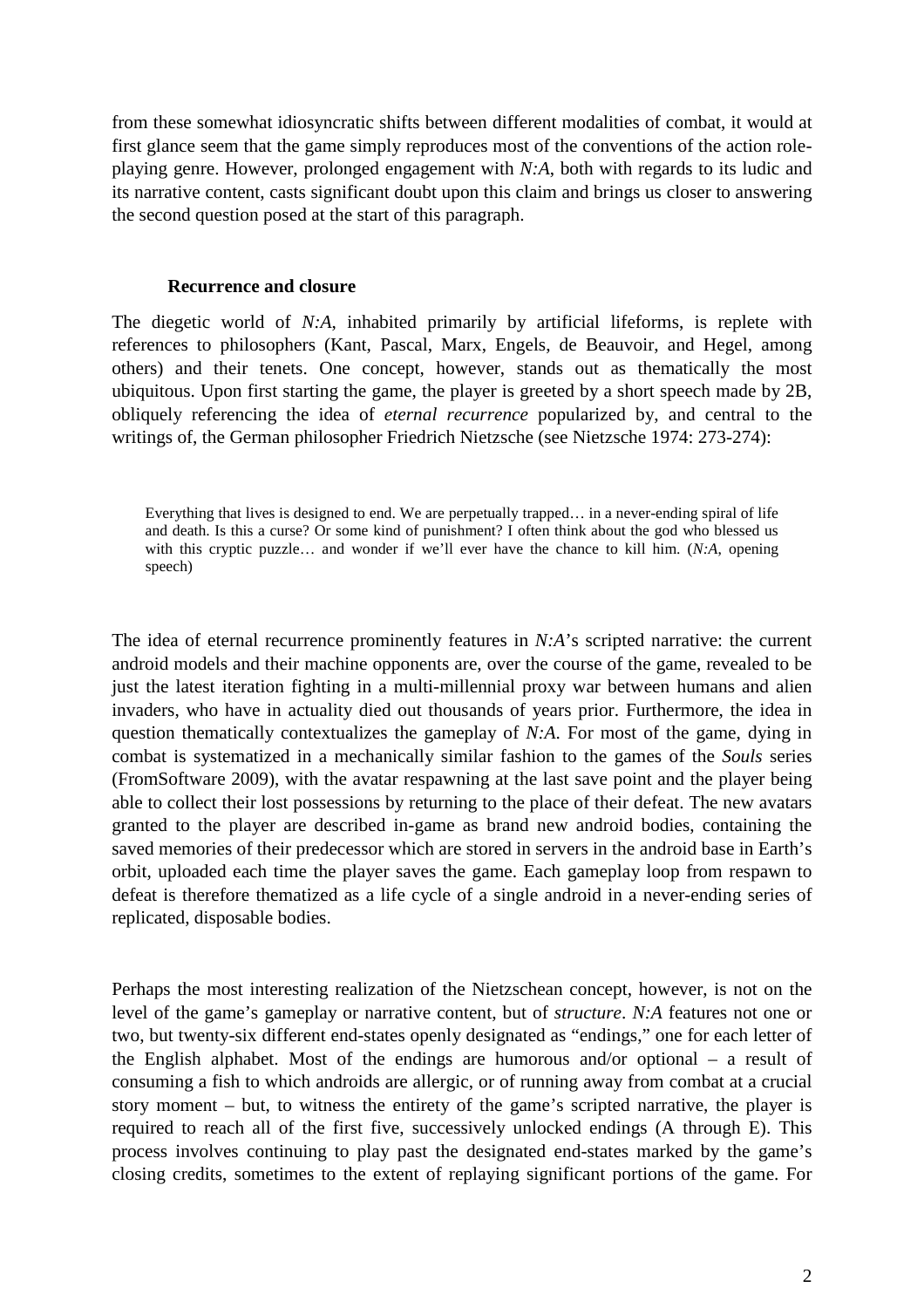example, reaching the B ending is a matter of following the same core narrative events from the perspective of the android 9S instead of 2B, with only small narrative additions and gameplay alterations. As a result of its highly idiosyncratic narrative structure, *N:A* continually deprives the player of a sense of narrative closure, often simply present in an unproblematic fashion in narrative-driven games of the same genre. In a manner resembling the paradox of Achilles and the tortoise, that which we could colloquially conceptualize as "the ending of the game" is repeatedly moved away from the player the more they are trying to reach it, with the game itself beginning anew or unexpectedly continuing at what seem to be points of definite closure.

#### **Perspective**

*N:A*'s structural experimentation complements the game's problematization of another important issue with regards to war, that of perspective. On a strictly ludic level, and as mentioned before, combat in the game often shifts from one cardinality and/or camera angle to another, giving the impression of playing a multiplicity of different "games" within a single game artifact. During the second playthrough, and while in control of 9S, the player can also hack into machine lifeforms and control them in combat, further adding to the complexity and variety of gameplay. The notion of shifting perspectives is crucial on the narrative level, as well, which sees the androids interacting with certain non-violent machine lifeforms, only to uncover that the machines as a species are becoming self-aware, struggling with existential issues and capable of an uncannily human range of emotions. This idea recurs in quest upon quest and interaction upon interaction in *N:A*, and can be said to form the thematic kernel of the game.

Unlike a self-reflexive game about war like *Spec Ops: The Line* (Yager Development 2012), which seeks to directly confront the player with the unethical nature of their ludic actions (Murray 2016), *N:A* tries its best to instill the player with a critical awareness of the sheer complexity of conflict by not lionizing or demonizing either of the sides involved. The narrative of *N:A* eschews the simple dichotomy of good and bad often found in single-player narrative-driven games in favor of an examination of forces which nourish and propel war, to the point of bleakly presenting violence itself as an eternally recurring element of humanity. The player is, for the most part, only tangentially implicated as having a role in the violence, in the form of addresses and implorations by the machine enemies during certain combat scenarios.

#### **Limitation**

The more the player follows the guiding line of the scripted narrative of *N:A*, the more they will discover that violence is an inescapable, practically institutionalized part of the game. After reaching the B ending, the player is informed (via a short cinematic trailer) that there is yet more to the game's story, and is instructed to continue playing. The happy conclusions of a handful of the game's earlier quests and the relative narrative closure of its A and B endings get progressively undone during the third playthrough of *N:A*, and are revealed to be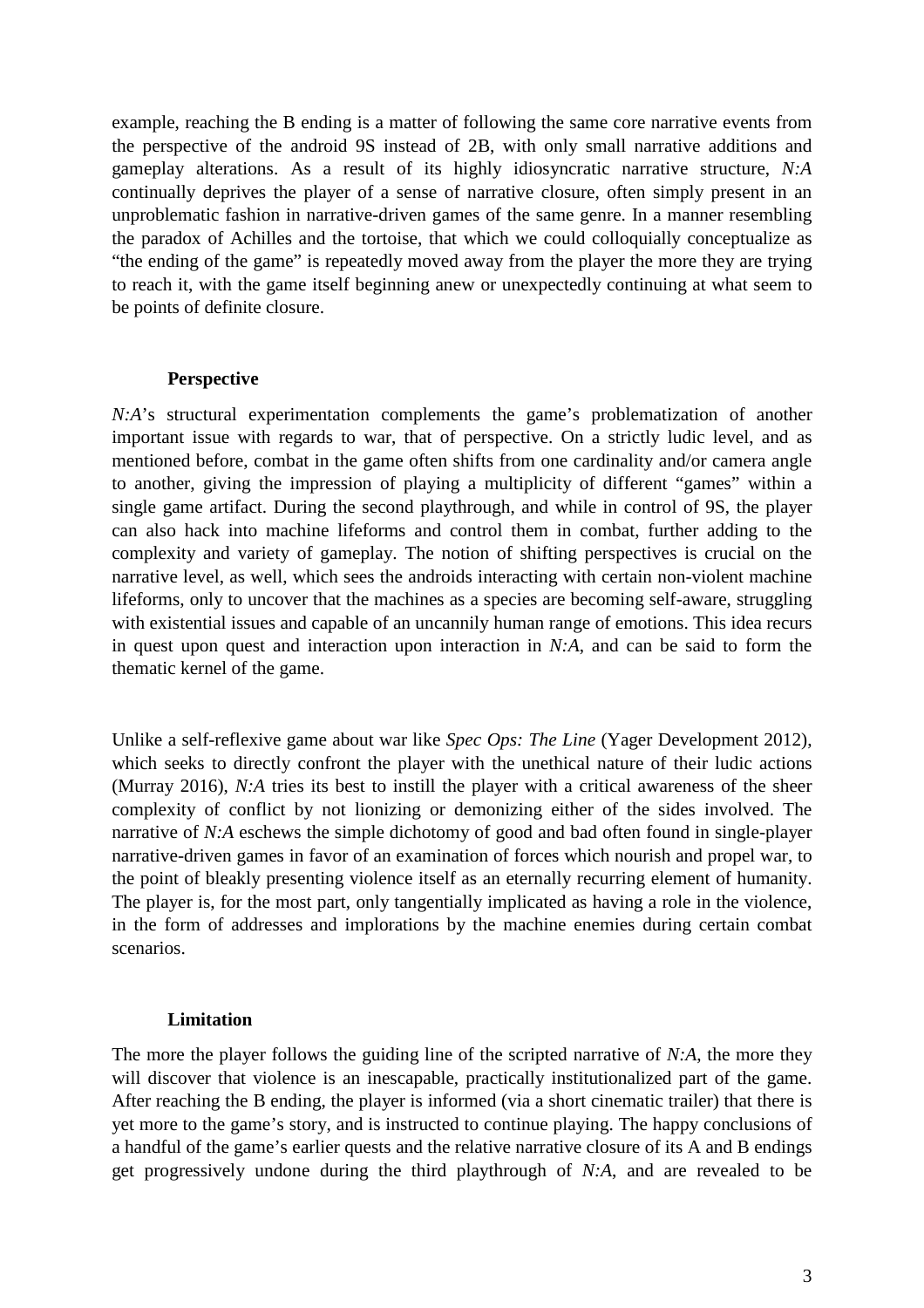temporary stops in the ever-growing android-machine war. By the end of the third playthrough, most of the named characters, minor or major, end up dead: most of the androids, including 2B, die as a result of a computer virus, the android base and backup servers get destroyed, the village of peaceful machines is massacred, the children of the village commit mass suicide, and 9S and A2 end up killing one another in their final duel. The player has no say in any of these narrative developments – the only explicit choice allotted to them is which of the two androids to control in the fight against the other, which determines the ending scenario (C or D, with the option to replay the other given afterwards).

If the second playthrough is meant to guide the player to reconsider (and perhaps do away with) their value dichotomies with regards to the two opposing factions in the game, the third playthrough is meant to shock the player into feeling limited with regards to their repertoire of actions in the game. The continual and genre-characteristic improvements on the ludic level (more experience points, better equipment, more refined gameplay skills) are sharply contrasted by the player's inability to meaningfully affect narrative events, whose progression requires ongoing participation in combat and the indiscriminate killing of intelligent and continually humanized androids and machines alike. Via this dichotomy, increasingly emphasized throughout the third playthrough, *N:A* seeks to evoke a feeling of tension in the player between ludic ability (and the need to exercise it to progress in the game) on the one hand and ethical inability on the other. This ludoethical tension also thematically ties into the game's conceptualization of violence as a fundamental, systemic element of humanity, as the continuation of the game's story quite literally depends on the exercise of violence the game as a system requires, regardless of the attitude of the player towards it.

What separates *N:A* from similar games which deliberately strip players of ethical agency is the fact that the game eventually provides that agency *back*, framing it as potential to act ethically within the game with real-world consequences. To reach the E ending of the game and resurrect the fallen android protagonists, the player will have to take part in a top-down "shoot 'em up" level of the game, piloting a ship and shooting the game's very end credits in a symbolic act of rebellion against the game itself and those involved in creating it. Most of the level can be navigated in isolation, but the last third or so is immensely difficult, ensuring that the unskilled player will die multiple times. After several deaths, the player is given an offer by a random fellow player of the game, via the networking features of *N:A*; should they accept, they will find that help from others makes the level relatively easy to complete. After a final narrative scene, which presents the idea that the meaning of life is to be found in the struggle within the cycles of violence, the player is given an option to help another fellow player, a random stranger somewhere in the world striving for the E ending. The cost of choosing to help is the player's save data, which gets erased should they accept. At no point is any of the two choices valorized or touted as correct; the player will choose what they think is right for them<sup>[1](#page-3-0)</sup>.

<span id="page-3-0"></span><sup>&</sup>lt;sup>1</sup> If one is so inclined, they could follow the implications of the game's opening speech even further and interpret the gameplay scenario in question in a Nietzschean modus – after the death of the game's gods at the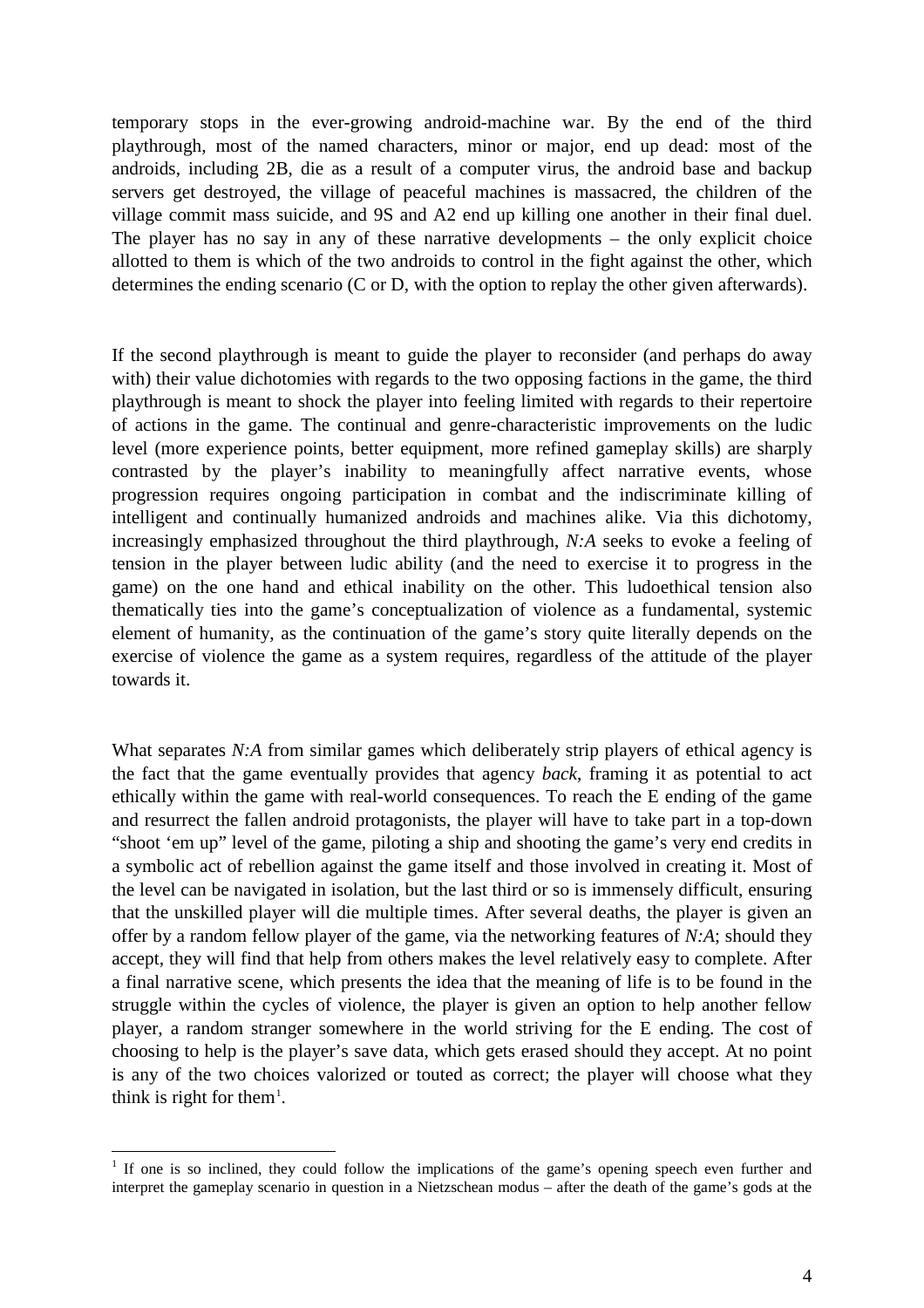This brief description of *N:A* ought to be sufficient to showcase the game's worthiness as a ludic object of study with regards to issues of ethics and action. In light of its dramatic, unusual, possibly ultimate moment of closure, one question logically arises: how does a game like *N:A* get the player to the stage where they would willingly accept to delete their save data under the pretense of helping a random fellow player? It is this question, partly concerned with player guidance and partly with ethical value formation, that the rest of the paper is devoted to answering.

#### **On the possibilities for action in single-player computer games**

To what extent can a single-player computer game define and direct the player's actions? At the most basic of levels, we could examine this issue by talking about *game mechanics[2](#page-4-0)* . In, for example, *Grand Theft Auto III* (*GTA III*; DMA Design 2001), the player is able to walk, run, jump, punch and shoot a gun, among other actions, throughout most of the game. Jumping or falling into a large body of water, however, results in the quick loss of health points and the eventual death of the player-controlled character. Put another way, one cannot swim in *GTA III*. Within the context of the game unmodified by third-party programs such as trainers or mods, such an action is simply not afforded by the game system. *Flying*, on the other hand, is also a possibility, albeit one requiring a particular vehicle, and more importantly, a lot of time and effort to successfully perform. Should the player board the Dodo, a small airplane with sawed-off wings found in the last area of the game to be unlocked, they will be able to both taxi on the runway and take off into the air, with the distance and height of their flight determined by their prowess at controlling the awkward, unbalanced aircraft. According to the game developers, the Dodo was "never meant to be flown very much at all [...] it was just a fun thing that people then went crazy with when they figured out various bugs that let them fly it!" (Anon. [1]). Even though the singular plane in the game was never designed as fully functional, the fact remains that the game's system still enables it to fly – in the hands of a skilled player, potentially very far.

The difference between the availability of different actions in the form of mechanics in *GTA III* is illustrative of different ways of understanding, in the most simplest of terms, the active relationship between the player and the digital game system. In game studies, this relationship has most often been analyzed with regards to the concept of *rules*, a concept which has, throughout the years, been substantially debated and revised by different scholars. According to Katie Salen and Eric Zimmerman, for example, the chief characteristic of game rules, both in computer and non-computer games, is that they limit player behavior – "rules

 $\overline{a}$ 

hands of the player, there is space for moral reevaluation and self-definition (see Nietzsche 1974, 2006). I will return to aspects of this interpretation at the very end of the paper.

<span id="page-4-0"></span><sup>&</sup>lt;sup>2</sup> When talking about this concept, I follow the general definition of Miguel Sicart, who defines game mechanics as "methods invoked by agents for interacting with the game world," methods being "actions the player can take within the space of possibility created by the rules" (Sicart 2008). Seeing as there is already a significant overlap between the terms *mechanic* and *action* in Sicart's definition, I will use the former in specific instances, when talking about those actions formally defined in a particular game system, while reserving the latter as a more general term, applicable across different domains of the player-game relationship.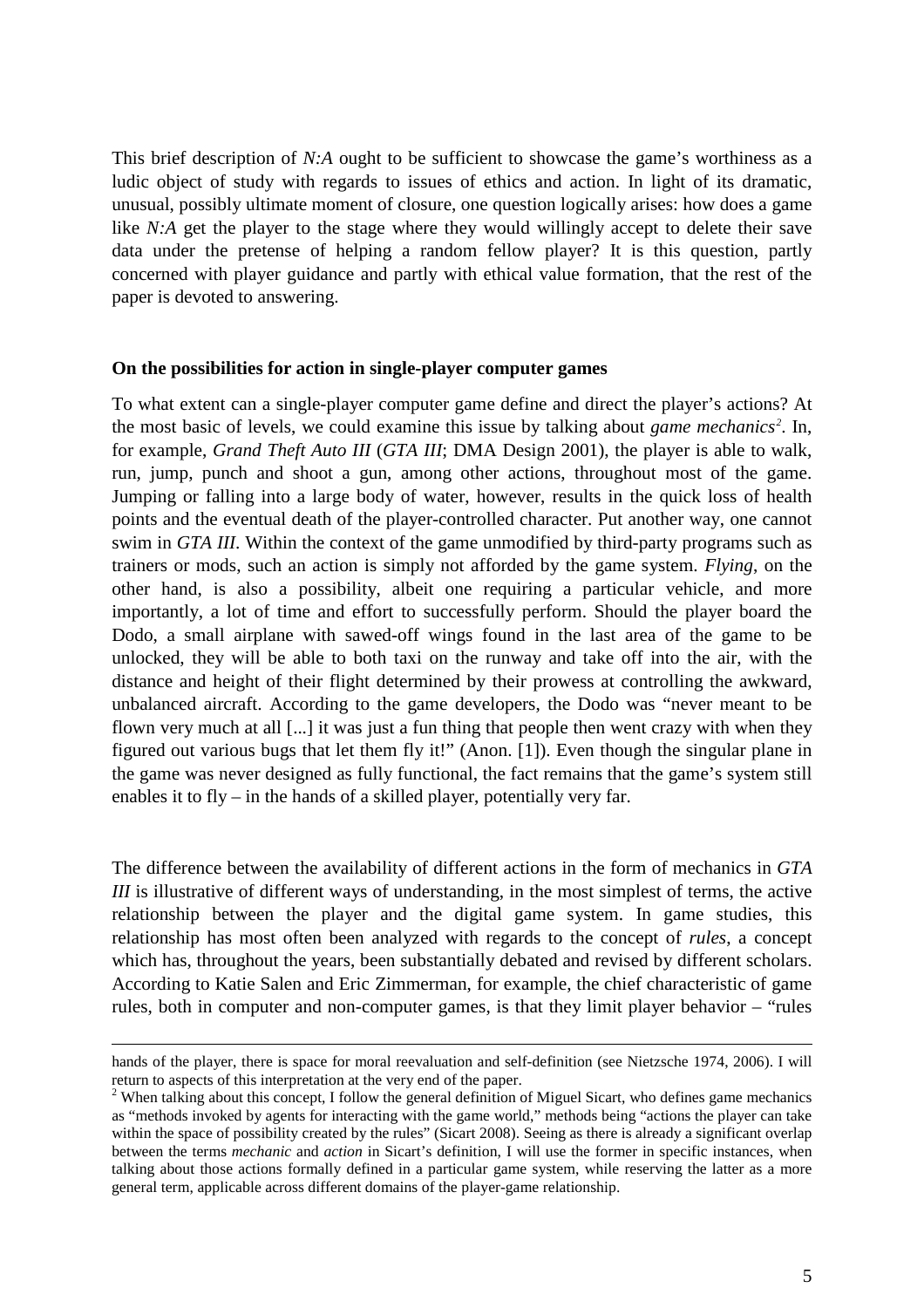are 'sets of instructions,' and following those instructions means doing what the rules require and not doing something else instead" (Salen & Zimmerman 2003: 122). In "Half-Real," Jesper Juul disputes the exclusively-restrictive view of rules of Salen and Zimmerman, arguing that, in addition to prohibiting certain actions within the game, rules "also *set up potential actions*, actions that are meaningful inside the game but meaningless outside" (Juul 2005: 58, italics original). Juul's view is echoed by the authors of the Game Ontology Project, for whom rules also "define and constrain what can or can't be done in a game" (Zagal et al. 2005: 4). More recently, certain authors, like Chris DeLeon, have insisted that rules in computer games fundamentally differ from rules in non-computer games, with the former being "more like laws of physics" and the latter "more like laws of society" (DeLeon 2013: 1). According to DeLeon, the player of a computer game can perform only those actions which "constitute valid maneuvers within the game's construction" (2013: 8). DeLeon builds on the argument forwarded by Michael Liebe, who similarly claims that the affording function of rules is of paramount importance for understanding the relationship between the player and the computer game. For Liebe, without the formally codified rules within the software of the game, no action at all would be possible for the player to take:

Action possibilities first have to be provided by the computer game program before they may be performed [...] In computer games, the player could not do anything at all if the rules and the game space were not defined in the software. [...] So, instead of restricting potential player behavior, the computer game rules first of all facilitate or *enable* possible player actions. (Liebe 2008: 337-338, italics original)

Returning for a moment to the example of *GTA III*, we may say that the player is able to walk, punch and run because the game system – the programmed and executable code of the computer game in question – has certain formally codified rules which enable these actions to be performed by the player in most situations in the form of available game mechanics. Similarly, the player is unable to swim because such an action has not been programmed into the game system – *GTA III* does not feature a swimming mechanic. When it comes to flying the Dodo airplane, however, the mechanic in question is an interesting outlier. On the one hand, the designers of the game, by their own admission, did not intend for or design the flying mechanic to be *functional*. The game certainly does not feature anything close to the array of fully-pilotable aircraft implemented in later games in the series. Nevertheless, the mechanic is formally defined and present, albeit in an incomplete form, on the level of the game's code. In actual practice, players *can* fly in *GTA III*, to varying degrees – the novices would only muster rudimentary flight, lasting a few seconds, but those willing to invest time and effort honing their skills would be able to fly in a very functional way, across the entirety of the virtual game space. From the standpoint of design, flying a plane in *GTA III* is an anomalous, unpolished mechanic, neither truly a bug nor truly a feature, functionally available only to those willing to experiment and practice with the Dodo airplane. As such, however, it functions as an excellent illustration (on one ontological level, at least) of the notalways-clear boundary between the restrictive and the affordable natures of the computer game system, in the interaction with which there is always room for appropriative play behavior (Sicart 2011).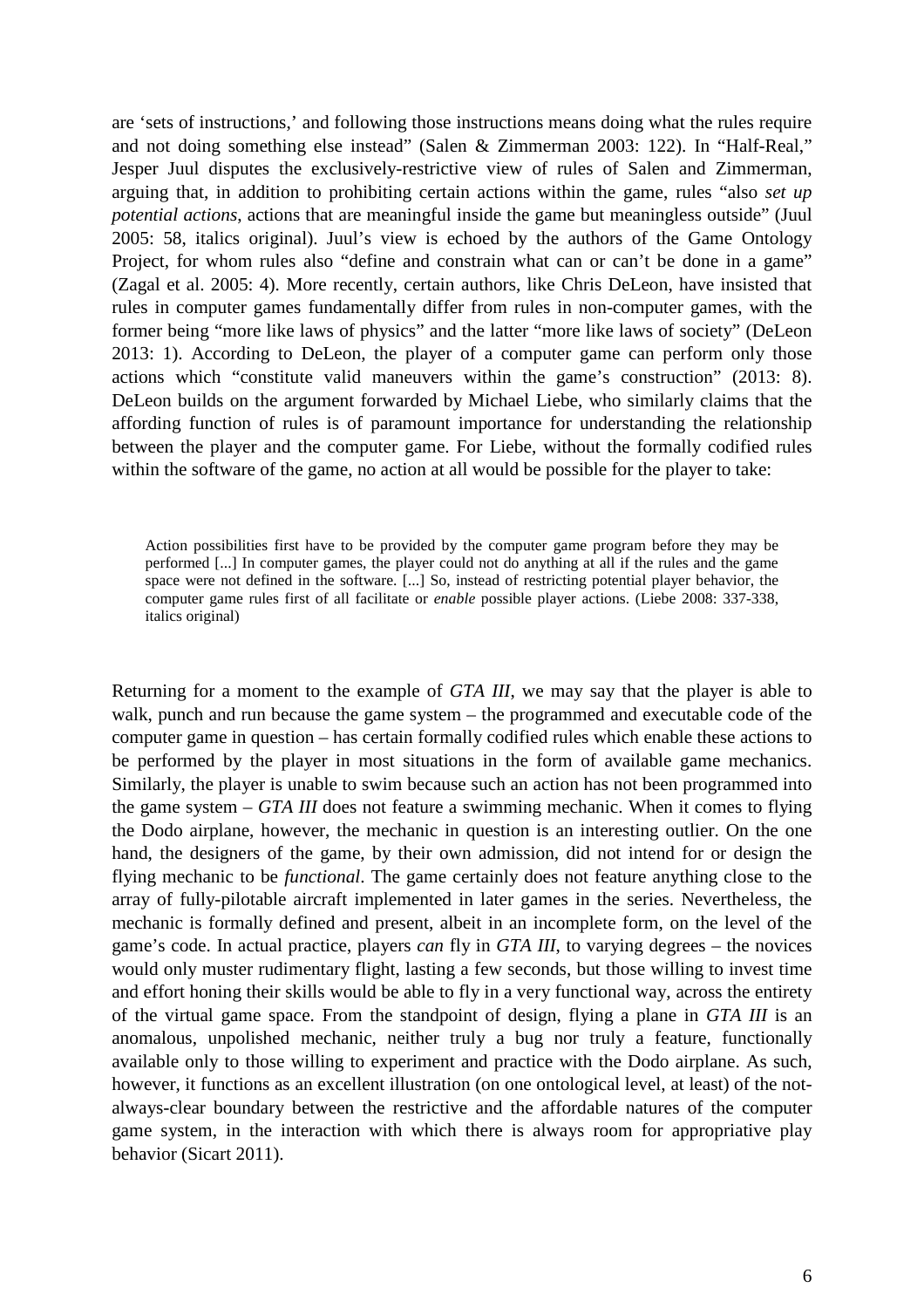The example of the Dodo in *GTA III* also highlights the limitations of classifying actions in a computer game as merely mechanically available or not available in anything but the broadest of senses. During the course of playing a particular computer game, the player may (and often does) find that certain mechanics are restricted at certain times, as part of a scripted sequence of events which forces a particular outcome. At one point in *Metal Gear Solid* (Kojima Computer Entertainment Japan 1998), the player is observing a conversation between two characters through the by-then familiar scope of a rocket launcher, able to target either of them but unable to actually shoot them. In single-player computer games in particular, new mechanics can (and often do) get progressively introduced, changing the gameplay experience to a lesser or greater degree. In *N:A,* only when controlling 9S can the player hack into machines and open specific locked chests. Perhaps most importantly, we also need to take into account the fact that the *validity* of actions in computer games is always evaluated by the game system itself; in certain cases, the game system may elicit certain actions, or combinations of actions, in order for the player to simply continue playing the game. With regards to that, and discussing the example of *Sim City 4* (Maxis 2003), Olli Leino writes:

In the materiality of *Sim City 4* the extent of my freedom is defined before I set out to play: some kinds of actions and their combinations are possible whereas others are not. [...] That as a consequence of certain choices I can fail and be prohibited to continue playing *Sim City 4*, exemplifies that the game resists my actions, and that the notions of "choice", "success" and "failure" are meaningful in the specific context of *Sim City 4*. (Leino 2009: 11)

Drawing on Bernard Suits' notion of *lusory attitude*<sup>[3](#page-6-0)</sup>, as well as Jean-Paul Sartre's writings on freedom and resistance, Leino refers to the responsible freedom of choice provided by a particular game and predicated on the continuation of the gameplay activity as *the gameplay condition* (2009: 12). Given a game-specific scope of choices at a particular moment, as well as a desire to prolong the activity of gameplay, the player is responsible for choosing correctly in order for gameplay to be able to continue. What is more, this responsibility imparts meaning to the actions that the player chooses to take, because the very activity of gameplay is at stake in the choosing. In the case of computer games, the player's choices are both provided and evaluated by the game system; if the system interprets an action or a combination of actions as incorrect, it may resist them and bring gameplay to a halt. Therefore, the computer game system as a whole, with its specific, designed configurations and scopes of action (and (if any) implied directions for action), has an essentially *normative* character by virtue of prescribing and delimiting player behavior to a lesser or greater degree<sup>[4](#page-6-1)</sup>. We could rephrase the assumptions behind Leino's notion of the gameplay condition as a prescriptive, normative statement directed to the player: "You may do what you wish

<span id="page-6-0"></span> $3$  Suits defines the lusory attitude as "the acceptance of constitutive rules just so the activity made possible by such acceptance can occur" (Suits 1978: 40).

<span id="page-6-1"></span><sup>&</sup>lt;sup>1</sup> Along a similar vein, Alexander Galloway talks of computers in general as being "*an ethic*," describing general principles and methods for their practice to the end-user – in his words, the computer as a machine is an ethic "because it is premised on the notion that objects are subject to definition and manipulation according to a set of principles for action." (Galloway 2012: 22, 23, italics original).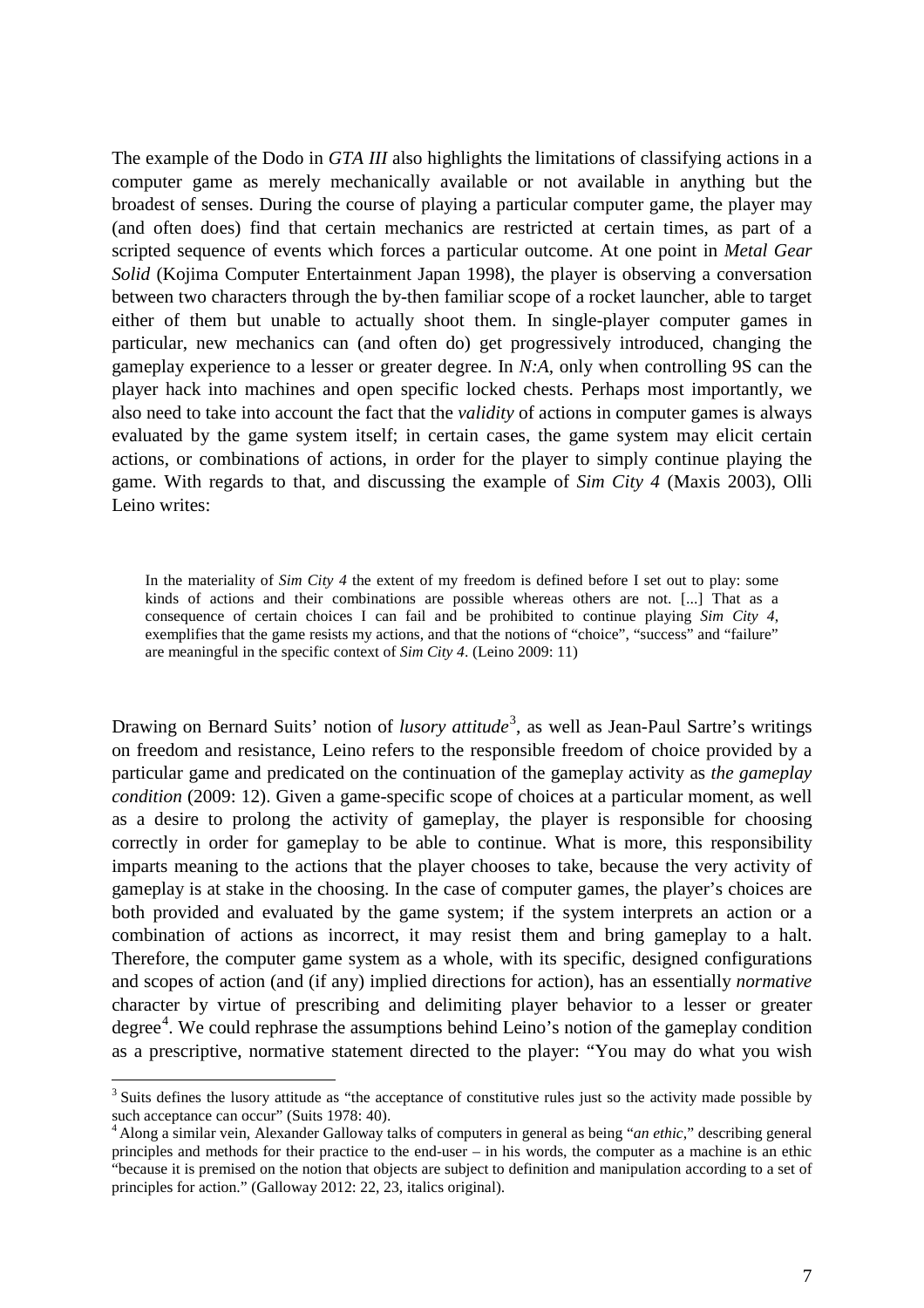with what is at your disposal, but your choices should first and foremost always make it possible for the gameplay activity to continue"<sup>[5](#page-7-0)</sup>.

It ought to be said that some scholars have problematized the strict submission to what Leino dubs the gameplay condition. In Veli-Matti Karhulahti's view, the "artifactual *performance evaluation* of the player" (2015a, italics original) can be seen as the identifying property of computer games, with successes/wins and failures/losses as subjective attitudes of the player towards the different ending states of the game, rather than indisputable factual states which come about as a result of player choice. A computer game "*evaluates all player performance*, equally" (Karhulahti 2015b, italics original), and though it can certainly impose criteria for reaching a particular end state, the player can always choose whether or not to reach it and cannot be forced to feel one way or another about it. For example, repeatedly flaunting the gameplay condition can sometimes be enjoyable enough to warrant the trouble of restarting gameplay after the system halts the activity. Along a similar line, and from the perspective of enactivism, Jukka Vahlo sees the computer game as simply generating affordances for action; in such a system, the player's intention to continue playing the game is under their own autonomy, with the game not being able to dictate player behavior (Vahlo 2017). With that in mind, perhaps it is best to understand the gameplay condition as a precarious *construct* that is open to challenges and subversions by the player, but one which nevertheless serves to imply orientation to the player's activities.

In addition to a particular scope of affordances for player action, certain games also feature explicit goals which serve to more explicitly orient those actions, framing them as part of a structure of *progression* towards a (usually) predefined end state (Juul 2002: 324). In singleplayer computer games in particular, structures of progression are often contextualized with the aid of various narrative elements (characters, textual narration, cutscenes, scripted events, and the like). These narratively-reinforced schemata for ludic behavior can be explicitly formalized and labeled as missions, objectives, or quests<sup>[6](#page-7-1)</sup>, among others, but regardless of the form in which they are presented, they provide an opportunity for extrinsically motivated, structured, goal-oriented gameplay, and can furthermore be a vehicle for the conveyance of scripted narrative content when combined with appropriate spatial design (Aarseth 2005: 9, 11).

Just because a game features a prescribed structure of progression backed by a scripted narrative does not, of course, mean that the player blindly follows it at all times. For example, as Leino points out, simply maintaining play within the boundaries of the gameplay condition can be enjoyable enough for players to continue the activity of gameplay, regardless of

<span id="page-7-0"></span><sup>&</sup>lt;sup>5</sup> In a later paper, Leino himself seems to hint at the normative aspects of computer game systems by stating that, while interacting with them, "the player appears *as being subjected to the gameplay condition*" (Leino 2012: 70, italics original).

<span id="page-7-1"></span><sup>&</sup>lt;sup>6</sup> Espen Aarseth subsumes all of the labels in question under the heading of quests; in addition, Aarseth views the quest as a more general structure in games, one which may not necessarily involve narrative adornment (Aarseth 2005: 2).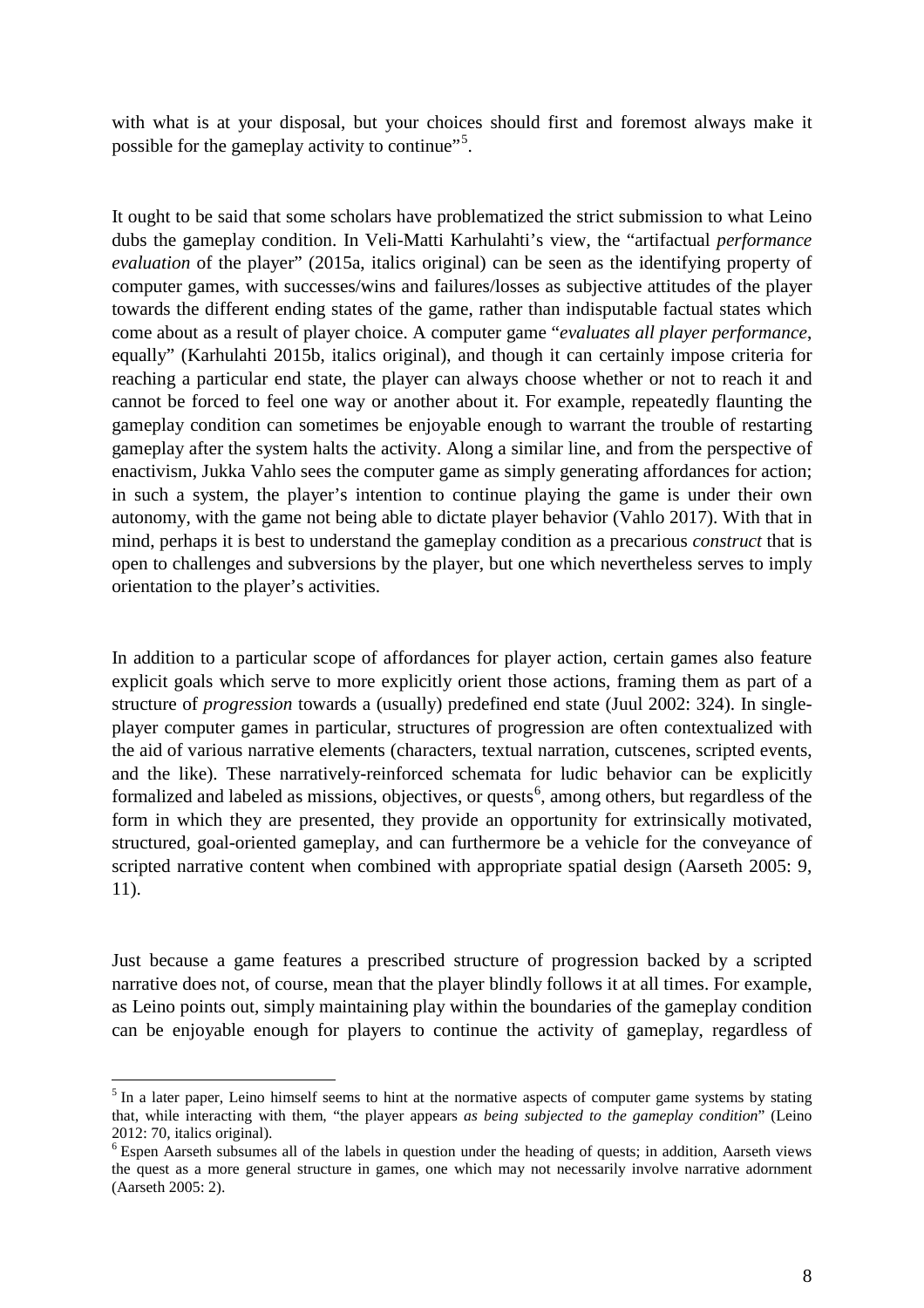whether or not the player is striving for any goals (Leino 2009:  $12-13$ )<sup>[7](#page-8-0)</sup>. How, then, are we to reconcile the scripted (narratives, but also goal-oriented structures) and the unscripted (player behavior, motivations for play) factors which need to be considered when talking about the possibilities for action in single-player computer games?

Drawing on the writings of Roger Caillois and the structuralist narrative terminology of Roland Barthes (in particular the concepts of cardinal functions and catalysers $\delta$ ) Hans-Joachim Backe presents a three-layered model of computer games which can help account for both rigid narrative content and a possibility space for varying kinds of play behavior in games. According to Backe, we can conceptualize games as having three different structural levels – *substructural*, *microstructural* and *macrostructural* (Backe 2012: 254). The substructural level is a venue for "unstructured, aimless play" (2012: 252), for intrinsically motivated experimentation and exploration, which "constitutes the game's events and the catalysers of its fabula" (2012: 254). The microstructural level is characterized by structured play, in the form of formalized challenges with achievable goals which "act as cardinal functions on a narrative level by identifying singular, meaningful situations with potentially relevant outcomes" (Backe 2012: 254). Finally, the microstructural events are connected into a meaningful whole on the macrostructural level. Macrostructure is especially relevant when talking about single-player games because it introduces the concept of *an achievable ending* to the game in the form of a final challenge, which in turn imparts meaning to the actions and events which take place in progression towards it and a sense of closure upon reaching it – in Backe's words, "the existence of a final challenge indicates consequentiality and cohesion" (2012: 253). Of course, speaking strictly in terms of gameplay, overcoming the final challenge in a game (however that challenge may be formalized and presented to the player) hardly ever signals that the game is "finished" in any appreciable way<sup>[9](#page-8-2)</sup>. In addition, the player need not play a game for its macrostructure, so to speak, at any or even all times – they may simply enjoy the experimentation and unstructured play on the substructural level, or the occasional microstructural challenge in isolation. Still, in the case of games which have a scripted narrative, the macrostructure implies a more-or-less definite end state towards which the player can and should orient their actions, a point at which the game's *story*, at least, will come to some sort of definite halt.

At this point, we can return to *N:A* and shortly discuss how it specifically limits and guides the player. *N:A* presents the player with a fixed set of predominantly combat-oriented

<span id="page-8-0"></span><sup>⊤&</sup>lt;br>7  $\frac{7}{1}$  Vahlo qualifies this view by saying that if the game does not generate "changes that emerge for the player as novel affordances for exploration and continuation" over time in some form, "the game artifact will deprive the self-sustaining autonomy of gameplay instead of nourishing it" (2017). Still, Leino's point is more than valid, as it helps explain the frequent phenomenon of prolonged unstructured engagement with a game even in cases

<span id="page-8-1"></span>when all its affordances have been revealed to the player.<br><sup>8</sup> Cardinal functions are "the nuclei of stories," their constituent parts – they are connected by a "logic of consequence" and form the narrative framework – while catalysers are supplementary events which afford "coherence and verisimilitude by fleshing out actions, yet which are not crucial and could be omitted or changed without significantly altering the story" (Backe 2012: 246).

<span id="page-8-2"></span><sup>9</sup> The concepts of *replayability*, *post-game*, and *New Game +*, among others, are particularly relevant with regards to this, especially with the current prevalence of downloadable content, expansion packs and third-party mods for single-player games.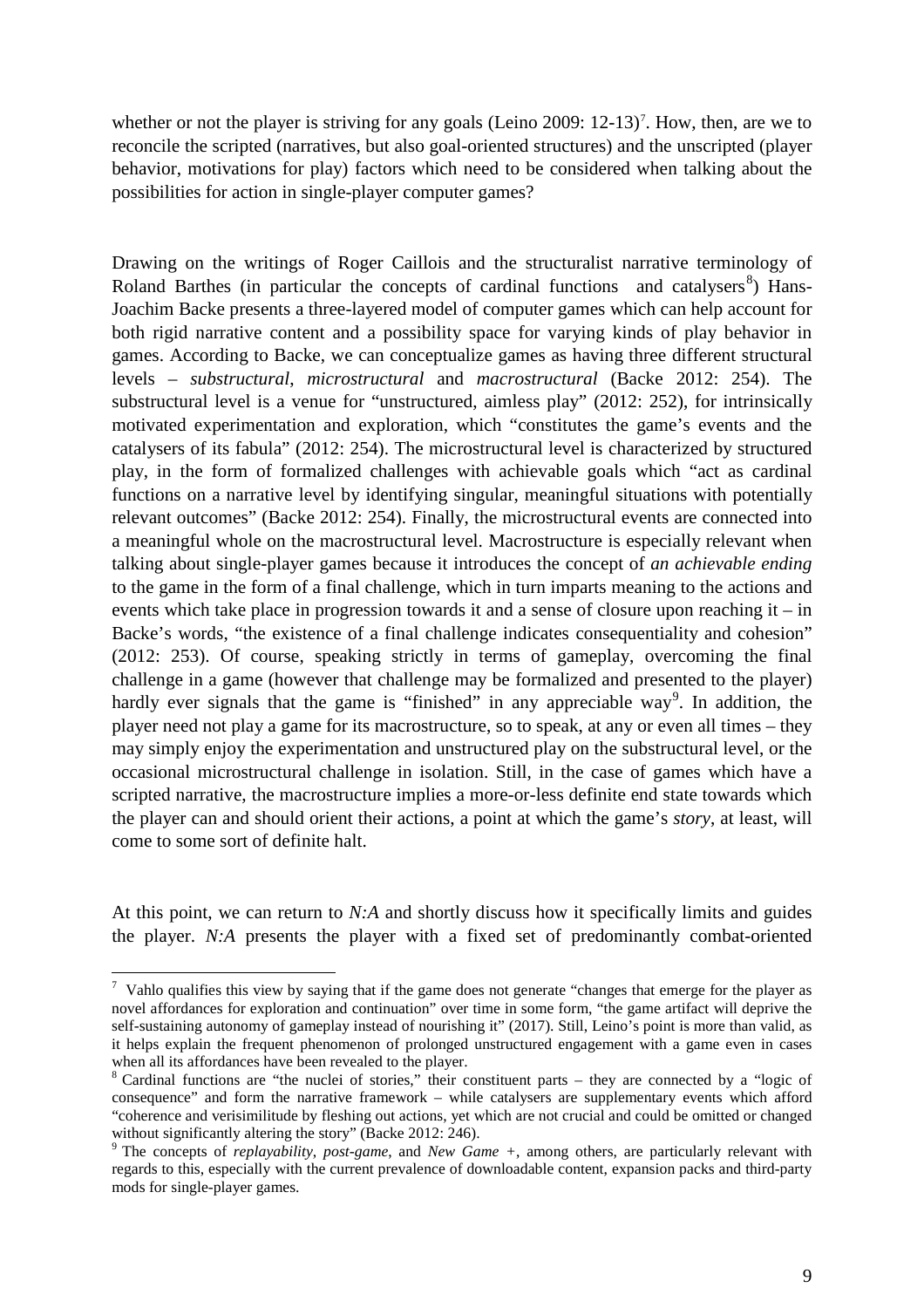mechanics and systems of skill and attribute progression characteristic in the genre of roleplaying games. Additionally, the game includes microstructures in the form of narrativelyadorned quests and linear combat scenarios in varied, but scripted modalities. Most importantly, however, *N:A* features a highly idiosyncratic macrostructure, complete with multiple points designated as endings, as part of which narrative closure is continually deferred. The game's macrostructure, with its "false," often humorous endings and explicit announcements to the player that there is "more to the game," can be regarded as purposefully *intriguing*, aimed at not only guiding player behavior in the direction of the ever-shifting narrative end-point, but also making the player engage with the game's narrative content and ethical themes, brought to the fore all the more because of the unusual way in which they are presented.

#### **On ethics in single-player computer games**

Another way to conceive of macrostructure is as a guiding element which helps in the construction of what Espen Aarseth, following the narratological notion of *the implied reader* popularized by Wolfgang Iser, has dubbed *the implied player* (Aarseth 2007). Aarseth describes the implied player as "a role made for the player by the game, a set of expectations that the player must fulfill for the game to 'exercise its effect'," noting that these are expectations for, specifically, player behavior, "a limitation to the playing person's freedom of movement and choice" (2007: 132). Much like the implied reader, the implied player is a construct whose elements can be traced to the structure of the game; the actual player fulfills the role to a lesser or greater degree. With that in mind, we could combine Aarseth's notion of the implied player with Backe's three structural levels, and talk about the different implied player *criteria* in a single-player computer game. For the activity of gameplay to be able to occur on the most basic of levels (the substructural level), the player is presumed to be willing and able to interact with the hardware and software required for running the game. In the case of *N:A*, much like with many other computer games, this includes the ability to use either a controller or a mouse-keyboard setup, as well as the ability to operate the game software itself. On the microstructural level, the player is presumed to be willing and able to take part in, and complete, goal-oriented ludic schemas such as quests. Finally, on the macrostructural level, the player is presumed to be willing and able to follow the game's macrostructure to the end. In *N:A*, this entails completing the relatively lengthy main sequence of quests, improving the player's avatar's attributes, and continuing to play past points of incomplete narrative closure (the A and B endings, for example). We could expand this conceptualization by including certain personality traits which act as preconditions for prolonged engagement with, specifically, *N:A* – namely, an enjoyment of the forms of gameplay on offer in the game, as well as appreciation for (or at the very least, tolerance of) the game's aesthetic sensibilities. This list is by no means meant to be definitive and definitional even for *N:A*, let alone any category of games, but is simply used to illustrate some of the (arguably many) criteria behind the notion of the implied player.

To what extent, though, can we talk about ethical and moral values in relation to the notion of the implied player? Speaking in broad terms and on the most fundamental of levels, for a player to play a computer game, their values must obviously be flexible enough to allow for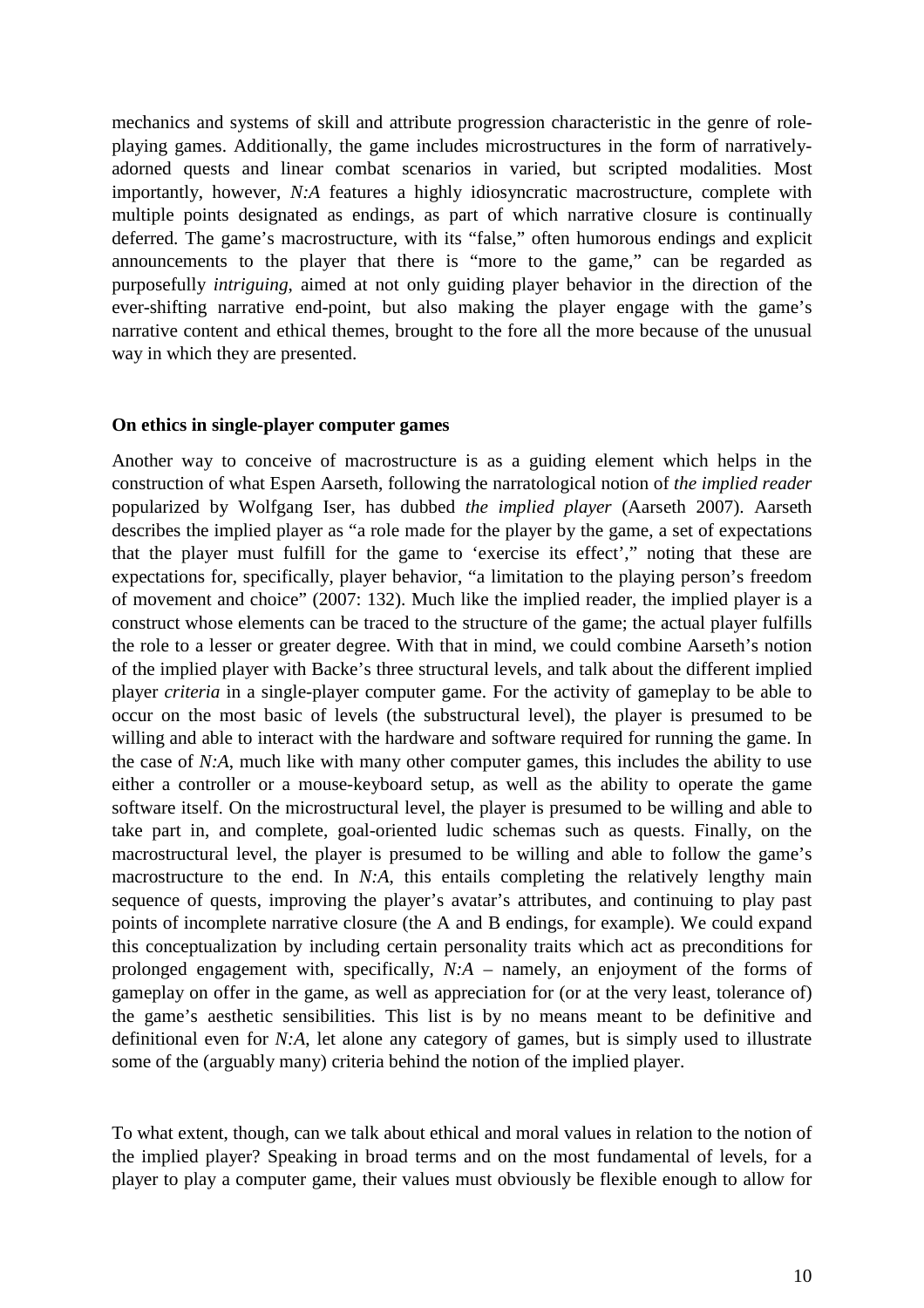specific ludic acts to be committed, otherwise there would be no *player* behavior to begin with. In *N:A*, this includes a basic willingness to slash and shoot machines and androids into their constituent pieces of metal. On the other hand, specific ethical and moral values are in no way a formal *requirement* for implied player behavior in a game like *N:A* – one could exhaust the game's scripted narrative, reach the E ending, and delete or not delete their save data without once considering ethical issues at play in the game. The game system has no way of *knowing*, let alone judging, the personal values and beliefs of the player; it judges actions as such, not any justification behind them<sup>10</sup>. Therefore, just because a game can, to a lesser or greater degree, construct its implied player via formal strictures does not necessarily mean that those strictures foster certain ethical or moral values. Consequently, we could ask – what, if anything, *does* foster them?

As Miguel Sicart has pointed out, playing a computer game does not automatically entail a transmission of particular values because the game is encountered, and the gameplay experience realized by, the individual player who has their own set of values and is crucially able to reflect on the ethical content of the game, including their own actions during the gameplay experience (Sicart 2009: 146-147). Drawing the concept of the hermeneutic circle put forth by Hans-Georg Gadamer, Sicart puts forward a model of ethical interpretation of games which he calls *the ludic hermenutic circle*, a "layered interpretational moral process, which starts with the becoming of the player and goes through a series of interpretative stages that conclude in the development of the ludic phronesis" (2009: 118). According to Sicart's model, the person playing a particular game is first constituted by it as a specific *playersubject*, conditioned by the affordances and constraints of the game system and bound by it in action. The moral being behind that player-subject (i.e. the individual player) is then able to reflect on the relationship between that particular game system and the player-subject it is creating – in other words, on the "act of being committed to the power structure of the game" (Sicart 2009: 119). This dialogic reflection is aided by the player's previous gaming experiences and the practical moral and ethical knowledge originating from said experiences, which Sicart dubs *the ludic phronesis*. The player's ethical interpretation is further conditioned by two other important factors not related to the game system: influences stemming from their involvement in a wider player community, and, of course, their own personal values as moral, cultural, embodied beings external to the game. Each process of ethical interpretation further hones the player's ludic phronesis and, through time, leads to ludic moral maturation. The ludic hermeneutic circle model enables us to conceptualize of the ethics of the player in a processual manner, as fundamentally constructed and refined iteratively, through gameplay experiences which frame the player as a conditioned playersubject and reflections upon said experiences, both in isolation and with others.

<span id="page-10-0"></span> <sup>10</sup> With regards to this, Miguel Sicart has proposed the concept of *ethical gameplay* as "ludic experiences in which regulation, mediation and goals *require* from the player moral reflection beyond the calculation of statistics and possibilities" (2013: 24, italics original). But, to what extent can we talk about moral reflection as a requirement of ludic experiences, if the very concept of reflection presupposes a *post facto* process – and if, as I have posited above, specific ethical and moral values cannot be formally required by the game system at all? For *ethical* gameplay experiences to happen, there must first be gameplay as such. The player's allegiance is, first and foremost, to the game – otherwise, they would not be a player at all. None of this is to say that computer games cannot *inspire* ethical reflection in the player, only that said reflection is by default a process of higher-level engagement arising from gameplay (an implication made by Sicart himself and noted later in the paper).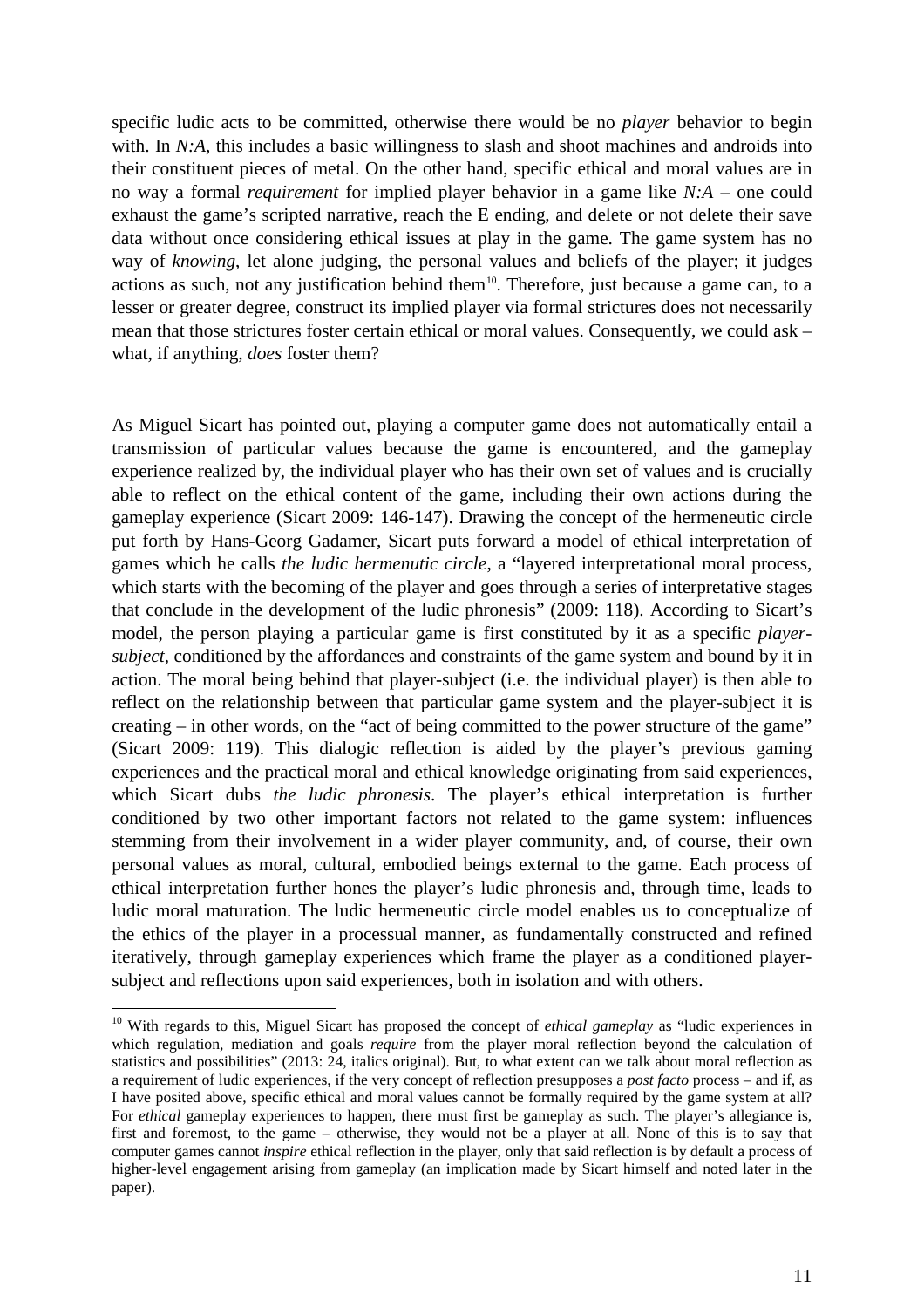Sicart's understanding of a good ethical player is based on the Aristotelian framework of virtue ethics, with virtue in relation to computer games being defined as "the capacity for a player-subject to make a gameplay choice informed by her practical wisdom and understanding, taking into account her membership in a player community and her self outside the game" (2009: 92-93). Though Sicart presents a list of virtues which players should have and which improve through practice (including a sense of achievement, explorative curiosity, and balanced aggression, among others (2009: 103)), these virtues are not an absolute given for any player, in particular when it comes to single-player computer games in which a player may choose their own virtues and play accordingly (see Karhulahti 2016). The extent to which a particular game may trigger the ludic hermeneutic interpretative circle and inspire a particular ethical approach to gameplay depends on its design, and even in the case of games which feature a closed system of ethical values to which the player needs to adapt (Sicart 2009: 215), the design of the game can only do so much to encourage or discourage particular values because of the specific value makeup of the individual in question who is playing the game.

How, then, can we understand the process of ethical interpretation and, possibly, value formation with regards to games? Expanding on the ideas of Aarseth and Sicart, we may talk about the *implied being* of a particular game as an ideal construct in relation to ethical and moral values. While the notion of the implied player comprises a set of expectations for behavior, the notion of the implied being includes a set of engagement criteria expected of the moral, cultural, embodied being interacting with the game and the values on offer therein. These values can be interpellated and negotiated not necessarily *in* gameplay, but rather *from* gameplay, during moments of reflection inspired by gameplay experiences and subsequent interaction with the wider player community. Much like in the case of the implied player, the actual being behind the game can fulfill the implied being criteria to a lesser or greater degree, with their complexity varying from game to game; in some cases, such as highly abstract games like *Tetris* (Alexey Pazhitnov & Vladimir Pokhilko 1986), the implied being criteria may not exist at all because the game presents no interpretable ethical and moral values to begin with $11$ . The implied being is thus a complementary, not necessarily correlative concept to the notion of the implied player, but one which can nevertheless be very useful when talking about games which explicitly deal with ethical and moral values, especially in cases when the player is expected to adopt these.

If we now return to *N:A*, we can try and conceptualize its idea of the implied being interacting with the game. On the most fundamental level, the implied being of *N:A* is willing and able to interpret the game's extra-ludic content, including its themes and narrative elements such as characters and plot lines, in light of moral and ethical values presented therein. This is the first precondition for the initiation of the ludic hermeneutic circle of ethical interpretation. Furthermore, the implied being of *N:A* is willing and able to actively engage with the intriguing nature of the game's macrostructure, as well as its unorthodox

<span id="page-11-0"></span> $11$  Needless to say, this does not necessarily preclude the formation of value interpretations.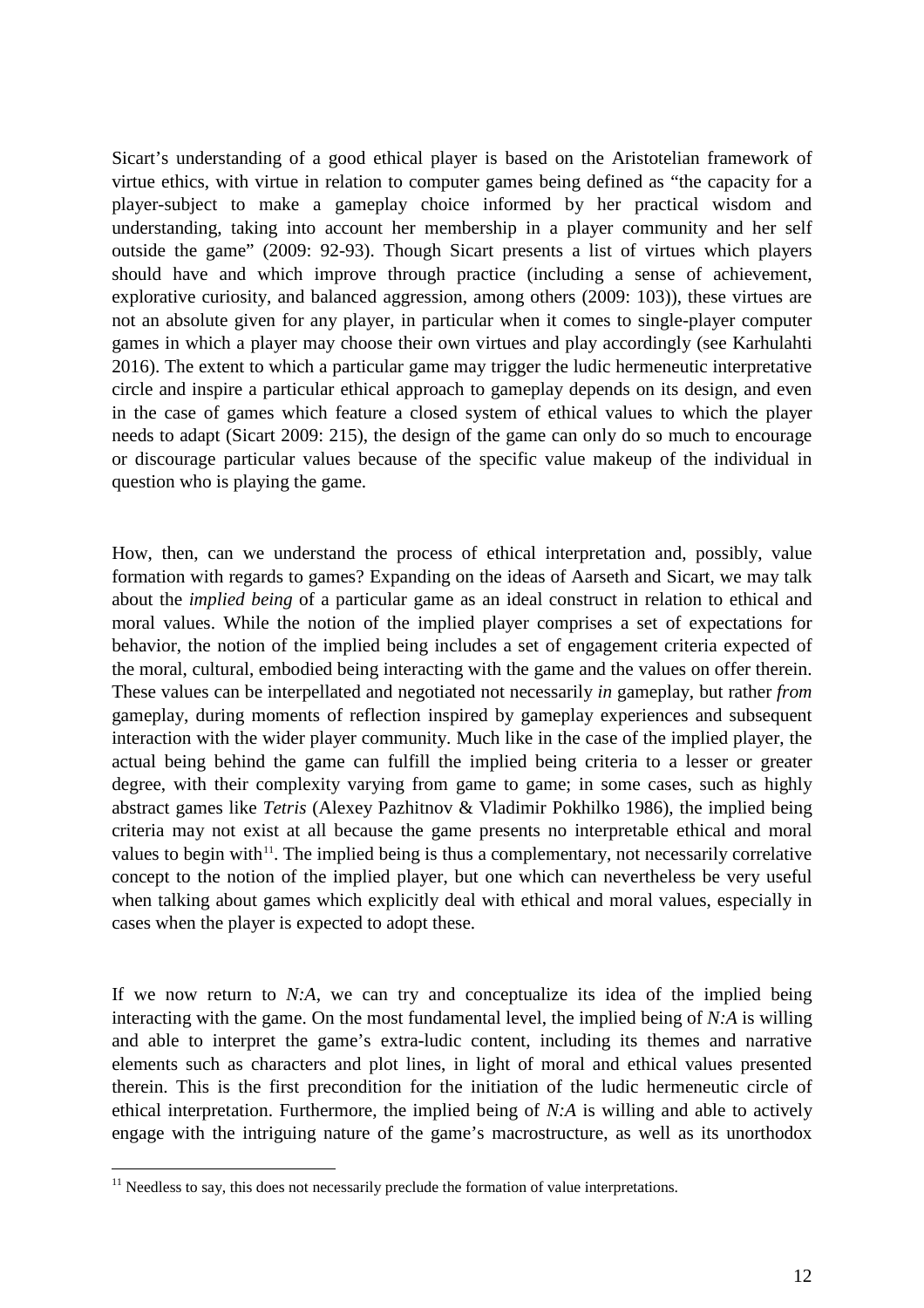thematic and philosophical content. This engagement may often include discussing the game with other players in an effort to fill in the game's narrative and thematic gaps, a move which may foster awareness of a wider player community and thus influence the decision made upon reaching the E ending of the game. Finally, the implied being of *N:A* is willing and able to consider and evaluate their own ethical and moral values and those presented in the game in relation to their own existence as player-subjects conditioned by the game's alwaysalready normative gameplay condition and implied player criteria. This particular point represents what is arguably the final stage in *N:A*'s construction of the implied being behind the game; what is more, it enables us to finally answer the driving question behind this paper.

If *N:A* does indeed evoke a feeling of tension in the player, it is because it exposes them to two diametrically opposing roles, forcing the player who fulfills both of those roles into a balancing act. On the one hand, the game implies a player who will follow its scripted narrative through to the end, behaving in the way required to progress through the game's macrostructure. On the other hand, the game implies a being who will engage with the game's problematization of violence – its presentation of violent acts as institutionalized, self-replicating, and dehumanizing to both the agent and the target – and understand their limitations and involvement with regards to violence committed in the game. The player of *N:A* is instructed to continue playing, because there always seems to be more to the game and its narrative; the human being interacting with *N:A* is continually told, implicitly or explicitly, to *stop* playing, because the very actions required to reveal more of the game's macrostructure are the ones that the game problematizes from an ethical standpoint. The difference between the implied player and the implied being in *N:A* is thus a matter of teleology: in their ideal forms, the former will seek the colloquially understood "true ending of the game" and disregard the "false" points of closure, while the latter will essentially not want to be the player of the game because their ethical and moral values outweigh their acceptance of the player-subjectivity constituted by the game. For those who fulfill the roles of both the implied player and the implied being, the very act of playing *N:A* progressively turns into a struggle which threatens to collapse the activity of gameplay itself, a struggle which is thematically echoed in the closing moments of the game's scripted narrative.

The choice offered in *N:A* as part of the game's E ending can thus be understood as an existential test, a chance for the struggling person playing the game to, as Sartre puts it, "make himself by choosing his own morality" (2007: 46). From this perspective, the choice concerns not so much the existence of the player-subject in any objective way (because, of course, there are ways to "cheat the system," to back up the save data, to restart the game and once again be its player-subject), but rather the nature of the embodied being behind it, given at last the chance to define their own essence in relation to the game, to perhaps "stop continuing" once and for all. In hindsight, of course, this option was always there, though only hinted at by previous points of closure in the form of one of the other twenty-five endings. To return to Sartre, we may say that the embodied being interacting with *N:A* was always free to choose to stop being the player of *N:A*, but for this action to have been performed at all, there needed to be an awareness of a fundamental *lack* in the state of being the player, and of a new desirable potentiality in a different state, that of not being the player.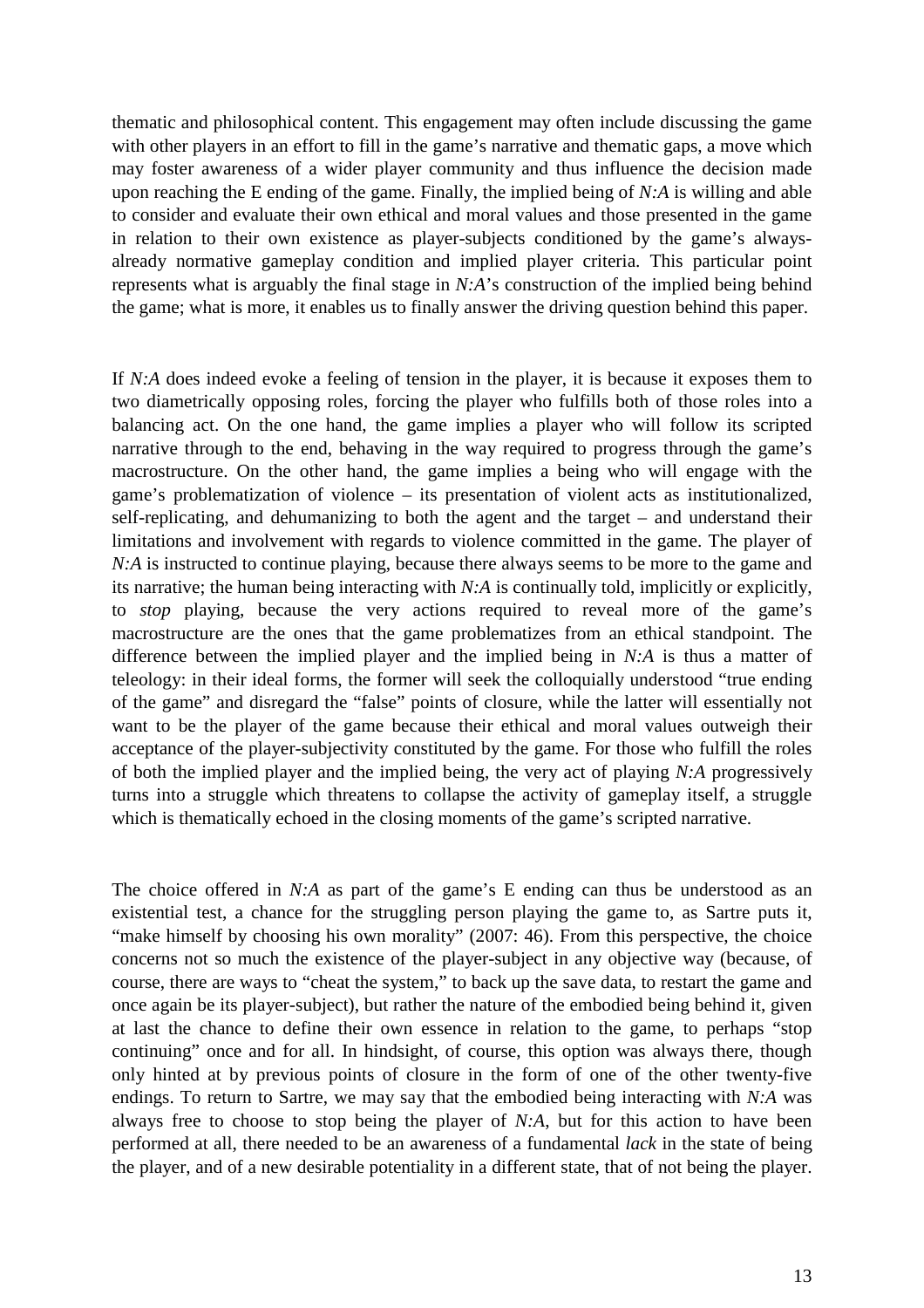"Every action," writes Sartre, "has for its express condition not only the discovery of a state of affairs as 'lacking in ------,' […] but also, and before all else, the constitution of the state of things under consideration into an isolated system" (1978: 436). Perhaps therein lies the explanation for the game's idiosyncratic macrostructure with regards to the implied being it is trying to construct: to escape from the prison of the game, the game must first continue long enough to be interpreted as a prison.

## **Conclusion**

Games like *N:A* present many challenges not just to us as players, but as scholars of computer games, testing the limits of our vocabulary and stretching our established concepts and discourses. My argument in this paper was twofold. Firstly, the discussion of the game itself was meant to abstract its being into a necessarily limited set of core ideas with which to illustrate the ways in which the game problematizes ethics and action in the context of singleplayer computer games. Secondly, the examination of the theoretical framework with regards to these issues was meant to showcase the fact that we are still insufficiently well-equipped for analyzing value-charged games such as *N:A*. With that in mind, I also tried to somewhat amend the situation by explicating the concept of the implied being, which, in tandem with the existing theoretical framework, could potentially be used to analyze and talk about these games in greater detail. The concept is here offered in its preliminary form; any further theoretical engagement, as well as wider application to different games and game types, will test its validity. Regardless of the results, the claim behind the concept – that new analytical tools and perspectives are needed for analytical inquiry into games like *N:A* – seems to me to be very much valid and in need of addressing.

## **Games**

DEMON'S SOULS. FromSoftware, PlayStation 3, 2009. GRAND THEFT AUTO III. DMA Design, PlayStation 2, 2001. METAL GEAR SOLID. Konami Computer Entertainment Japan, PlayStation, 1998. NIER: AUTOMATA*.* PlatinumGames, PlayStation 4, 2017. SIM CITY 4. Maxis, PC, 2003. SPEC OPS: THE LINE. Yager Development, PC, 2012. TETRIS. Alexey Pazhitnov & Vladimir Pokhilko, MS-DOS, 1986.

## **References**

Aarseth, E. (2005). From Hunt the Wumpus to EverQuest: Introduction to quest theory. In *Proceedings of the ICEC 2005: 4th International Conference, Sanda, Japan*, 1-11*.* Aarseth, E. (2007). I fought the law: Transgressive play and the implied player. In *Proceedings of the 2007 DiGRA International Conference: Situated Play*, 130-133. Anon. [1]. (2012, January 5). *Grand Theft Auto III: Your Questions Answered – Part Two (9/11, the "Ghost Town", the Dodo and Other Mysteries).* Retrieved November 12, 2017, from [http://www.rockstargames.com/newswire/article/19981/grand-theft-auto-iii-your](http://www.rockstargames.com/newswire/article/19981/grand-theft-auto-iii-your-questions-answered-part-two-911-the-gh.html)[questions-answered-part-two-911-the-gh.html](http://www.rockstargames.com/newswire/article/19981/grand-theft-auto-iii-your-questions-answered-part-two-911-the-gh.html)

Anscombe, G. E. M. (2000). *Intention*. Cambridge, MA.: Harvard Univ. Press.